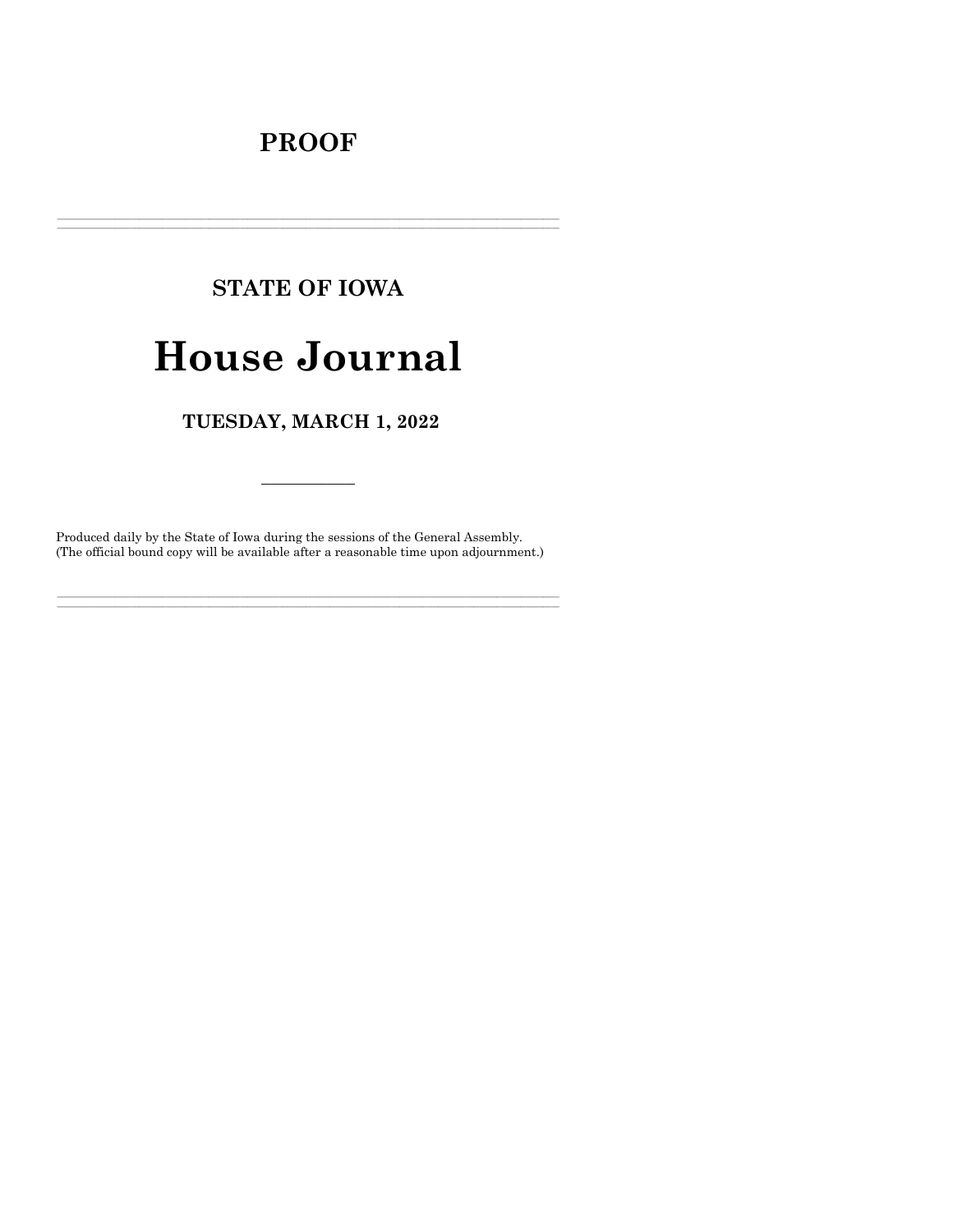# **JOURNAL OF THE HOUSE**

Fifty-first Calendar Day - Thirty-second Session Day

Hall of the House of Representatives Des Moines, Iowa, Tuesday, March 1, 2022

The House met pursuant to adjournment at 8:36 a.m., Sorensen of Adair in the chair.

Prayer was offered by Graber of Lee.

### PLEDGE OF ALLEGIANCE

The Pledge of Allegiance was led by Isaac Schaben, Page from Granger.

The Journal of Monday, February 28, 2022, was approved.

#### INTRODUCTION OF BILLS

**[House File 2542,](https://www.legis.iowa.gov/legislation/BillBook?ga=89&ba=HF2542)** by committee on Transportation, a bill for an act relating to distinguished service medal special registration plates.

Read first time and placed on the **calendar.**

**[House File 2543,](https://www.legis.iowa.gov/legislation/BillBook?ga=89&ba=HF2543)** by committee on Education, a bill for an act authorizing the boards of directors of school districts to engage independent contractors to serve as dyslexia service providers.

Read first time and placed on the **calendar.**

**[House File 2544,](https://www.legis.iowa.gov/legislation/BillBook?ga=89&ba=HF2544)** by committee on Human Resources, a bill for an act relating to participation in the Iowa health information network by all hospitals in the state.

Read first time and placed on the **calendar.**

**[House File 2545,](https://www.legis.iowa.gov/legislation/BillBook?ga=89&ba=HF2545)** by committee on State Government, a bill for an act relating to the medical privacy and freedom Act, providing penalties, and including effective date provisions.

Read first time and placed on the **calendar.**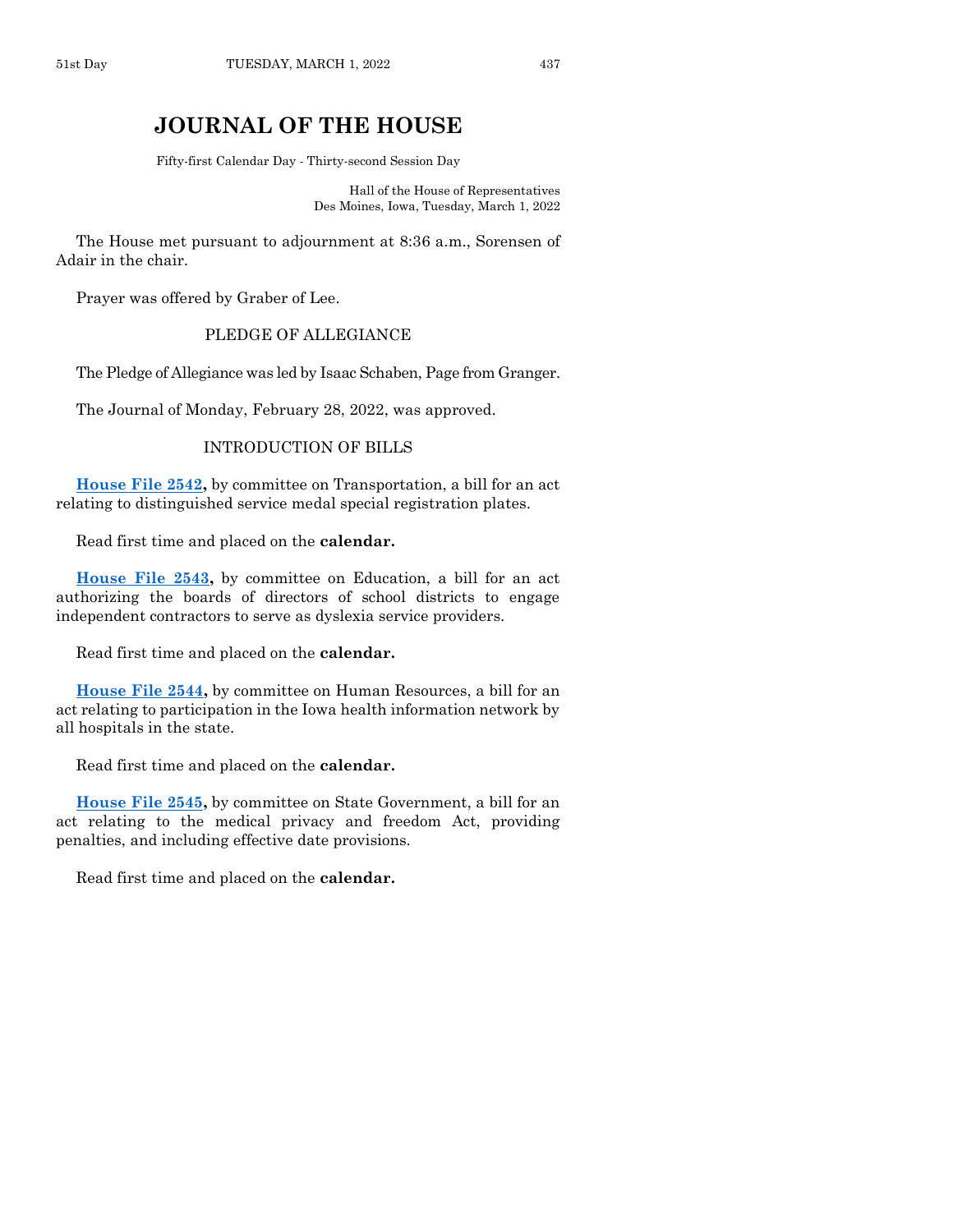## SENATE MESSAGES CONSIDERED

**[Senate File 2022,](https://www.legis.iowa.gov/legislation/BillBook?ga=89&ba=SF2022)** by Zaun, a bill for an act relating to the practice of cosmetology and barbering in certain locations.

Read first time and referred to committee on **State Government.**

**[Senate File 2139,](https://www.legis.iowa.gov/legislation/BillBook?ga=89&ba=SF2139)** by committee on Transportation, a bill for an act relating to wrecked or salvage vehicles with cosmetic damage.

Read first time and referred to committee on **Transportation.**

**[Senate File 2193,](https://www.legis.iowa.gov/legislation/BillBook?ga=89&ba=SF2193)** by committee on State Government, a bill for an act relating to cognitive screenings by audiologists and speech pathologists.

Read first time and referred to committee on **Human Resources.**

**[Senate File 2323,](https://www.legis.iowa.gov/legislation/BillBook?ga=89&ba=SF2323)** by committee on Natural Resources and Environment, a bill for an act relating to the inventory of lands managed or owned by the department of natural resources or a county conservation board, and including applicability provisions.

Read first time and referred to committee on **Natural Resources.**

## SPECIAL PRESENTATION

Stone of Winnebago introduced to the House, former legislator Ted Gassman.

The House rose and expressed its welcome.

## REFERRED

The Speaker announced that [Senate File 321](https://www.legis.iowa.gov/legislation/BillBook?ga=89&ba=SF321) previously **passed on file** was referred to the committee on **Appropriations**.

# BILL ENROLLED, SIGNED AND SENT TO GOVERNOR

The Chief Clerk of the House submitted the following report: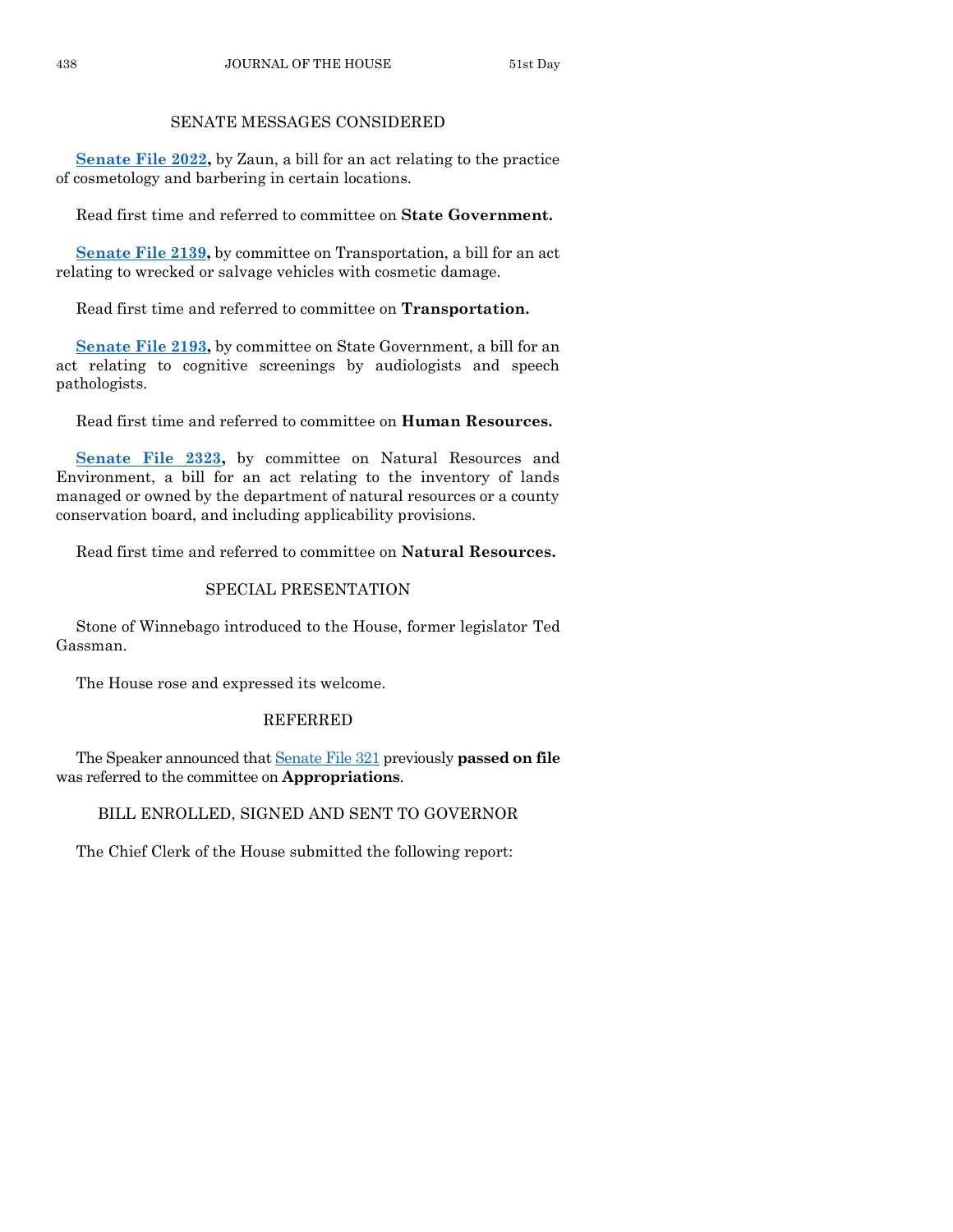Mr. Speaker: The Chief Clerk of the House respectfully reports that the following bill has been examined and found correctly enrolled, signed by the Speaker of the House and the President of the Senate, and presented to the Governor for approval on this  $1<sup>st</sup>$  day of March, 2022[: House File 2317.](https://www.legis.iowa.gov/legislation/BillBook?ga=89&ba=HF2317)

#### MEGHAN NELSON Chief Clerk of the House

#### BILL SIGNED BY THE GOVERNOR

A communication was received from the Governor announcing that on March 1, 2022, the following bill was approved and transmitted to the Secretary of State:

[House File 2317](https://www.legis.iowa.gov/legislation/BillBook?ga=89&ba=HF2317)**,** a bill for an act relating to state revenue and finance by modifying individual income tax rates, exemptions, and credits, corporate income tax rates and credits, credits against the franchise tax, the insurance premiums tax, and the moneys and credits tax, and the tax expenditure committee, making contingent transfers from the taxpayer relief fund, and including effective date and applicability provisions.

#### SUBCOMMITTEE ASSIGNMENTS

#### **[House File 2527](https://www.legis.iowa.gov/legislation/BillBook?ga=89&ba=HF2527)**

Ways and Means: Graber, Chair; Isenhart and Nordman.

#### **[House File 2527](https://www.legis.iowa.gov/legislation/BillBook?ga=89&ba=HF2527) Reassigned**

Ways and Means: Nordman, Chair; Isenhart and Siegrist.

#### **[Senate File 2139](https://www.legis.iowa.gov/legislation/BillBook?ga=89&ba=SF2139)**

Transportation: Gerhold, Chair; Dunwell and Hansen.

#### **[Senate File 2193](https://www.legis.iowa.gov/legislation/BillBook?ga=89&ba=SF2193)**

Human Resources: Boden, Chair; Bacon and Brown-Powers.

#### COMMITTEE RECOMMENDATIONS

MR. SPEAKER: The Chief Clerk of the House respectfully reports that the following committee recommendations have been received and are on file in the office of the Chief Clerk:

> MEGHAN NELSON Chief Clerk of the House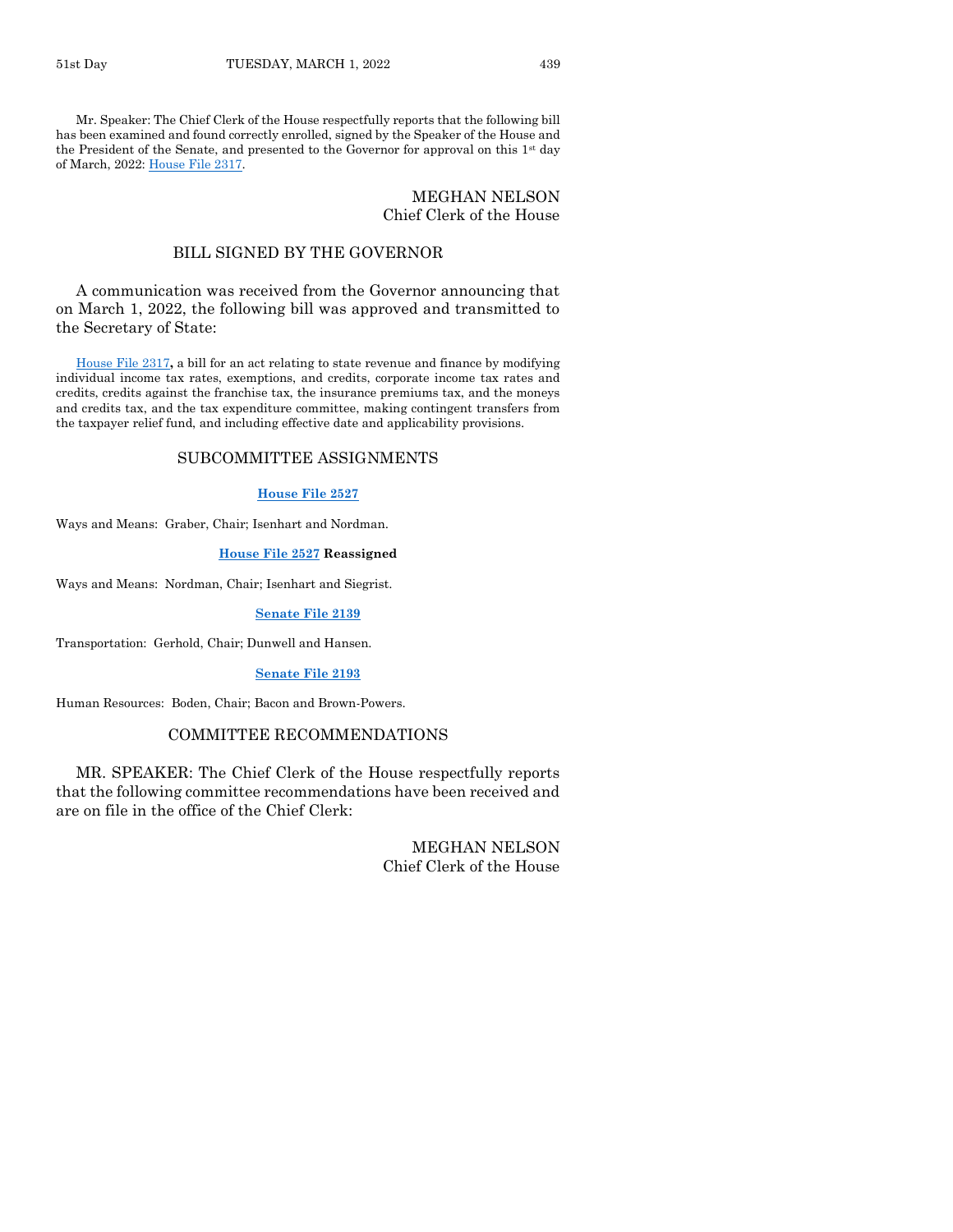#### COMMITTEE ON APPROPRIATIONS

**Committee Bill** (Formerly [House File 2125\)](https://www.legis.iowa.gov/legislation/BillBook?ga=89&ba=HF2125), relating to reimbursement of psychiatric intensive inpatient care under the Medicaid program.

Fiscal Note: **No**

Recommendation: **Do Pass** March 1, 2022.

**Committee Bill** (Formerl[y House File 2137\)](https://www.legis.iowa.gov/legislation/BillBook?ga=89&ba=HF2137), relating to the establishment of a mental health practitioner loan repayment program, and providing an appropriation.

Fiscal Note: **No**

Recommendation: **Amend and Do Pass** March 1, 2022.

**[Senate File 586,](https://www.legis.iowa.gov/legislation/BillBook?ga=89&ba=SF586)** a bill for an act relating to banks, making appropriations, providing civil penalties, and making civil penalties applicable.

Fiscal Note: **No**

Recommendation: **Do Pass** March 1, 2022, placed on Appropriations calendar.

#### COMMITTEE ON COMMERCE

**[Senate File 2232,](https://www.legis.iowa.gov/legislation/BillBook?ga=89&ba=SF2232)** a bill for an act relating to the sale, lease, or rental of water treatment systems and including effective date and applicability provisions.

Fiscal Note: **No**

Recommendation: **Do Pass** March 1, 2022, placed on calendar.

**[Senate File 2233,](https://www.legis.iowa.gov/legislation/BillBook?ga=89&ba=SF2233)** a bill for an act relating to terms used in the context of land surveying.

Fiscal Note: **No**

Recommendation: **Do Pass** March 1, 2022, placed on calendar.

#### COMMITTEE ON WAYS AND MEANS

**Committee Bill** (Formerly [House File 2286\)](https://www.legis.iowa.gov/legislation/BillBook?ga=89&ba=HF2286), appropriating certain tax receipts concerning internet fantasy sports contests and sports wagering to the county endowment fund.

Fiscal Note: **No**

Recommendation: **Amend and Do Pass** March 1, 2022.

**Committee Bill** (Formerly [House File 2291\)](https://www.legis.iowa.gov/legislation/BillBook?ga=89&ba=HF2291), relating to midwife licensure, providing for fees, and making penalties applicable.

Fiscal Note: **No**

Recommendation: **Do Pass** March 1, 2022.